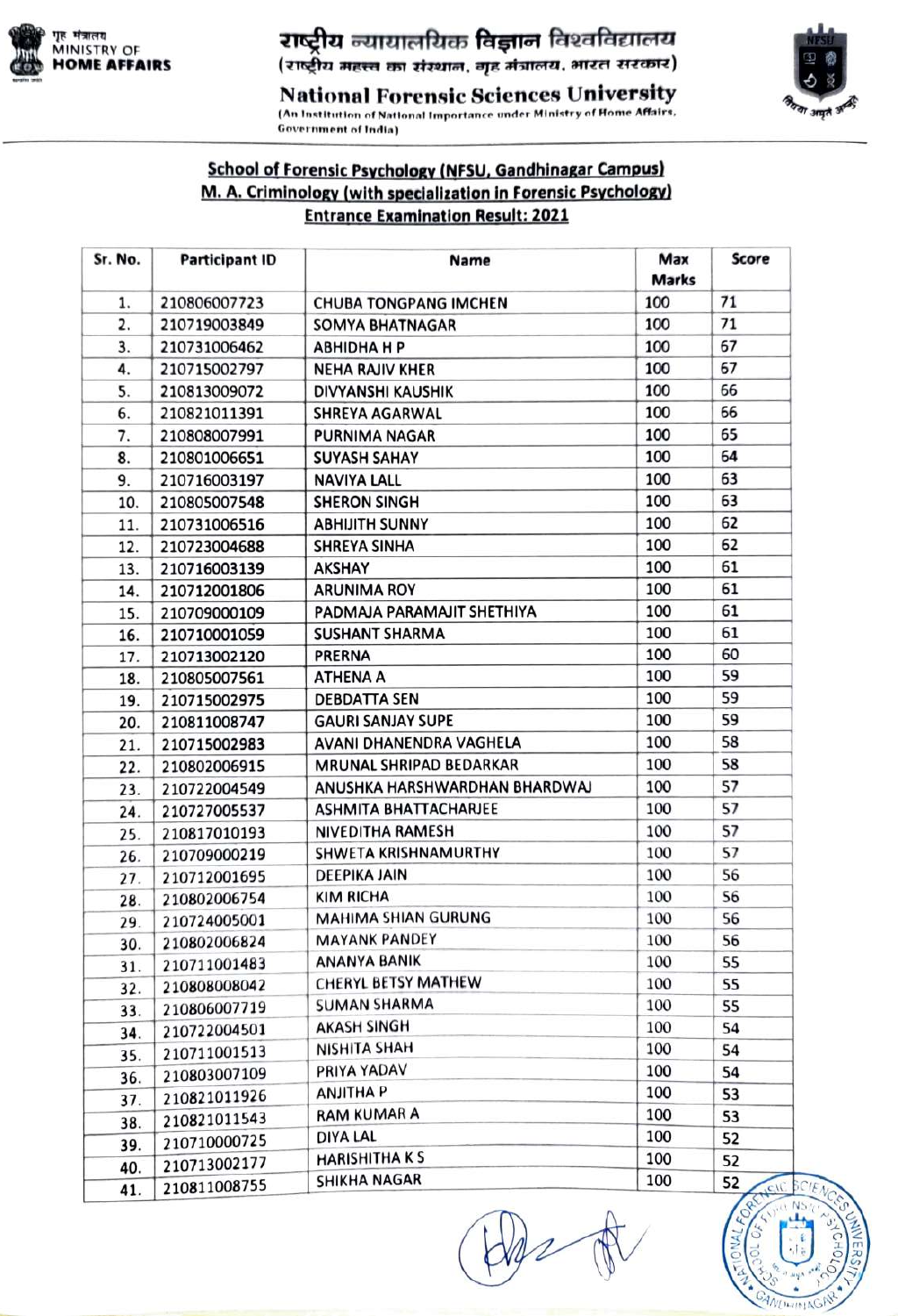

## **राष्ट्रीय न्यायालयिक विज्ञान विश्वविद्यालय**<br>(राष्ट्रीय महत्त्व का संस्थान, गृह मंत्रालय, भारत सरकार)



**National Forensic Sciences University** 

(An Institution of National Importance under Ministry of Home Affairs, **Government of India)** 

| 42. | 210725005116 | <b>SUROSHREE BHOWMICK</b>               | 100 | 52 |
|-----|--------------|-----------------------------------------|-----|----|
| 43. | 210809008175 | <b>KENEISEVOR MOR</b>                   | 100 | 51 |
| 44. | 210803007096 | <b>KEZIAHELSA PAUL</b>                  | 100 | 51 |
| 45. | 210716003270 | <b>MAYURI BISHT</b>                     | 100 | 51 |
| 46. | 210816009930 | <b>NETRA BASUMATARY</b>                 | 100 | 51 |
| 47. | 210711001225 | PRATIBHA KUNKAL                         | 100 | 50 |
| 48. | 210716003229 | TWINKLE JAYANTHILAL JAIN                | 100 | 50 |
| 49. | 210821011944 | <b>DEBASHISH MALAKAR</b>                | 100 | 49 |
| 50. | 210721004334 | <b>RIDHI BANERJEE</b>                   | 100 | 49 |
| 51. | 210711001263 | SAMYUKTA SURESH                         | 100 | 49 |
| 52. | 210811008652 | <b>ASTHA BHARDWAJ</b>                   | 100 | 48 |
| 53. | 210728005714 | SWIKRITI BARMAN                         | 100 | 48 |
| 54. | 210819010671 | <b>ROHIT SACHIDANAND</b>                | 100 | 47 |
| 55. | 210817010116 | <b>SHAHLAK</b>                          | 100 | 47 |
| 56. | 210724004904 | VAISHNAVI CHUKKALA                      | 100 | 47 |
| 57. | 210817010038 | <b>AISHWARYA</b>                        | 100 | 46 |
| 58. | 210710000883 | KHUSHI NIMISH SHAH                      | 100 | 46 |
| 59. | 210713002319 | PALAK VIPUL GUJARATHI                   | 100 | 46 |
| 60. | 210809008301 | <b>RESHMA S</b>                         | 100 | 46 |
| 61. | 210819010888 | <b>KOMAL CHOUDHARY</b>                  | 100 | 45 |
| 62. | 210715002915 | <b>PAAYAS KUCHERIA</b>                  | 100 | 45 |
| 63. | 210715002906 | PRIYA SINGH RAKESH                      | 100 | 42 |
| 64. | 210721004462 | SNEHAL JAYRAM KALKHAIR                  | 100 | 42 |
| 65. | 210720004250 | <b>FORUM JAYMIN SHAH</b>                | 100 | 40 |
| 66. | 210818010545 | A P AMAN                                | 100 | 38 |
| 67. | 210802006952 | <b>SIMRAN SINGH</b>                     | 100 | 38 |
| 68. | 210714002603 | <b>ADITI RAJA</b>                       | 100 | 36 |
|     |              | STUDENTS ABSENT IN ENTRANCE EXAMINATION |     |    |
| 1.  | 210717003492 | <b>ABHISHEK TYAGI</b>                   |     |    |
| 2.  | 210714002424 | <b>ADITYA PRASAD RATH</b>               |     |    |
| 3.  | 210819010915 | <b>AKANKSHA MISHRA</b>                  |     |    |
| 4.  | 210726005194 | <b>AKSHATHA RIYER</b>                   |     |    |
| 5.  | 210809008117 | <b>ALISHA VIJAY</b>                     |     |    |
| 6.  | 210801006640 | ALWIN ALBERT ANTONY                     |     |    |
| 7.  | 210719003993 | <b>ANIRUDH SRIKANT</b>                  |     |    |
|     | 210715003026 | <b>ANWESHA PRATIHAR</b>                 |     |    |
| 8.  | 210711001171 | ATHIRA MANIKANDAN                       |     |    |
| 9.  |              | <b>AVIJIT SHUKLA</b>                    |     |    |
| 10. | 210709000114 | <b>AYUSHI SRIVASTAVA</b>                |     |    |
| 11. | 210820010989 |                                         |     |    |
| 12. | 210729006018 | <b>BHAVYA GOEL</b>                      |     |    |
| 13. | 210720004210 | CHINGKHEINGANBI L LAMBALMAYUM           |     |    |
| 14. | 210820010985 | DHRUVIN DIPAKKUMAR PATEL                |     |    |
|     | 210712001847 | GOHEL HITENDRA KRUSHNAKANT              |     |    |
| 15. |              |                                         |     |    |
| 16. | 210713002218 | GUJARIYA VIPULBHAI MANJIBHAI            |     |    |
| 17. | 210714002389 | KIM THERESIA CHEMPANAYIL                |     |    |